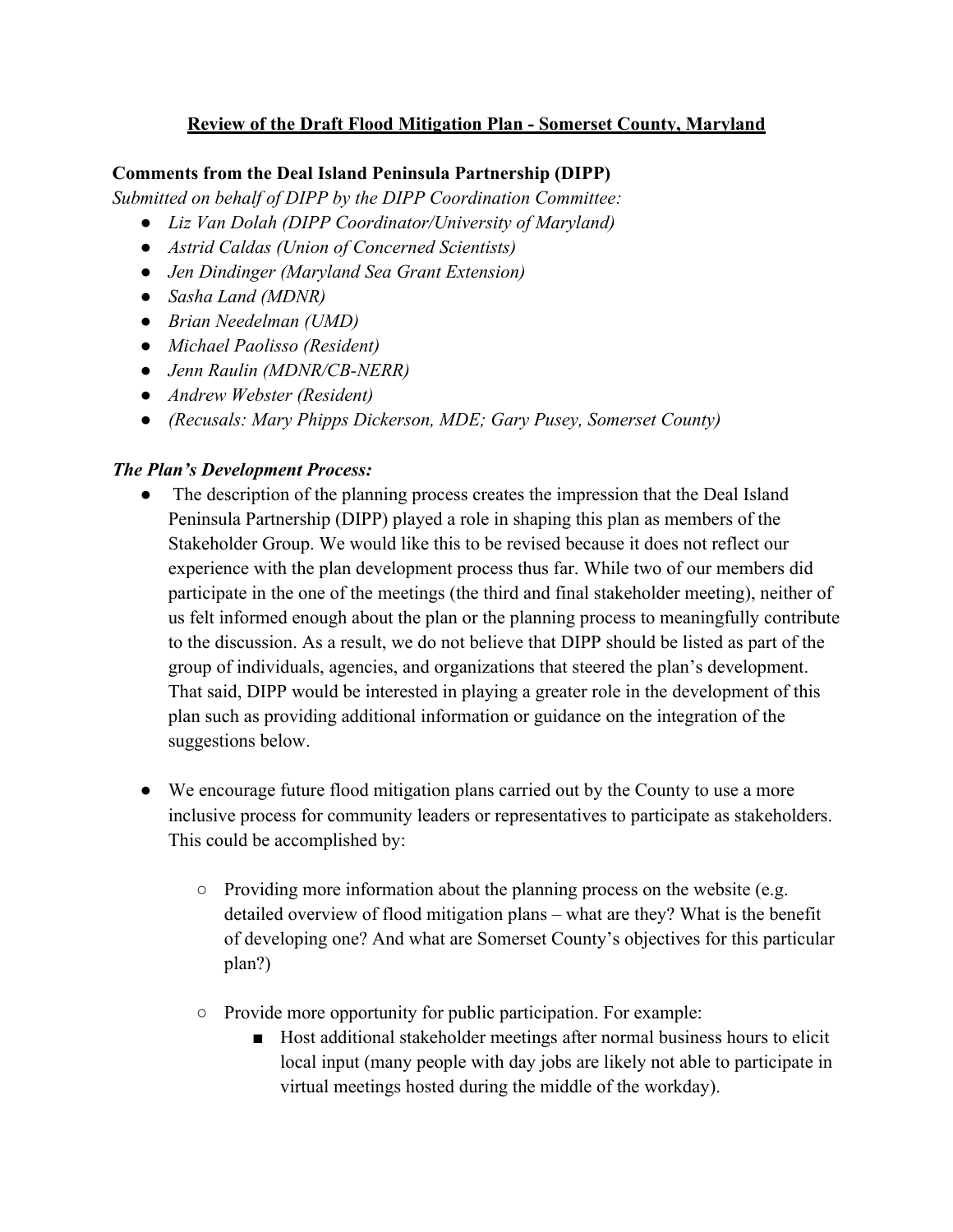- Provide mechanisms for people to submit comments directly through your website. Currently, interested stakeholders are only given the option to sign up for an email list.
- Consider ways to get information out to communities beyond social media, which is not used by everyone, particularly older demographics.

## *Minor Edits:*

- In the description (PG 2-1), "Little Deal Islands" should be changed to Deal Island; Little Deal Island is an uninhabited extension of the community of Wenona on the Deal Island Peninsula.
- The map on 2-2 is missing a legend.
- On the maps of flood vulnerability on the Deal Island Peninsula, the community of Chance is oftentimes labeled as "Champ" (see pg. 2-6, 2-18). Please correct.
- Throughout the report, there is reference to "the critical bay area"; this should be changed to the Chesapeake Bay Critical Area, or "Critical Area" for short.

# *Significant Concerns:*

- Vulnerability measures included in the draft plan fail to consider the impacts of social vulnerability. Vulnerability is almost exclusively measured in terms of cost of storm/flood damage to physical structures; However, we argue that vulnerability measurements should also consider *who* is most sensitive to storm/flood impacts (due to their socio-economic health, race, age, etc.), i.e. who has the least amount of capacity to respond, recover, and adapt to these events. We recommend that social vulnerability be considered a criterion of your prioritization process (using tools such as the CDC's Social Vulnerability Index) to ensure that Somerset County is able to support appropriate mitigation actions that more effectively meet all residents' and stakeholders' needs.
- Use of FEMA's Repetitive Loss Properties categorization as a measure of householdlevel vulnerability does not capture the large number of uninsured homes that are also vulnerable to flood impacts. As an example, we know that there are a number of households on the Deal Island Peninsula that do not have flood insurance because they do not carry a mortgage, and therefore are not required to pay for flood insurance coverage. We also know that the decision to not carry flood insurance is often a choice driven by affordability considerations. Those individuals who do not have flood insurance - particularly those who choose not to carry it because they cannot afford to -- are arguably more vulnerable to flooding because they have the least financial capacity to rebound from and adapt to flood impacts. Uninsured households, if overlayed with some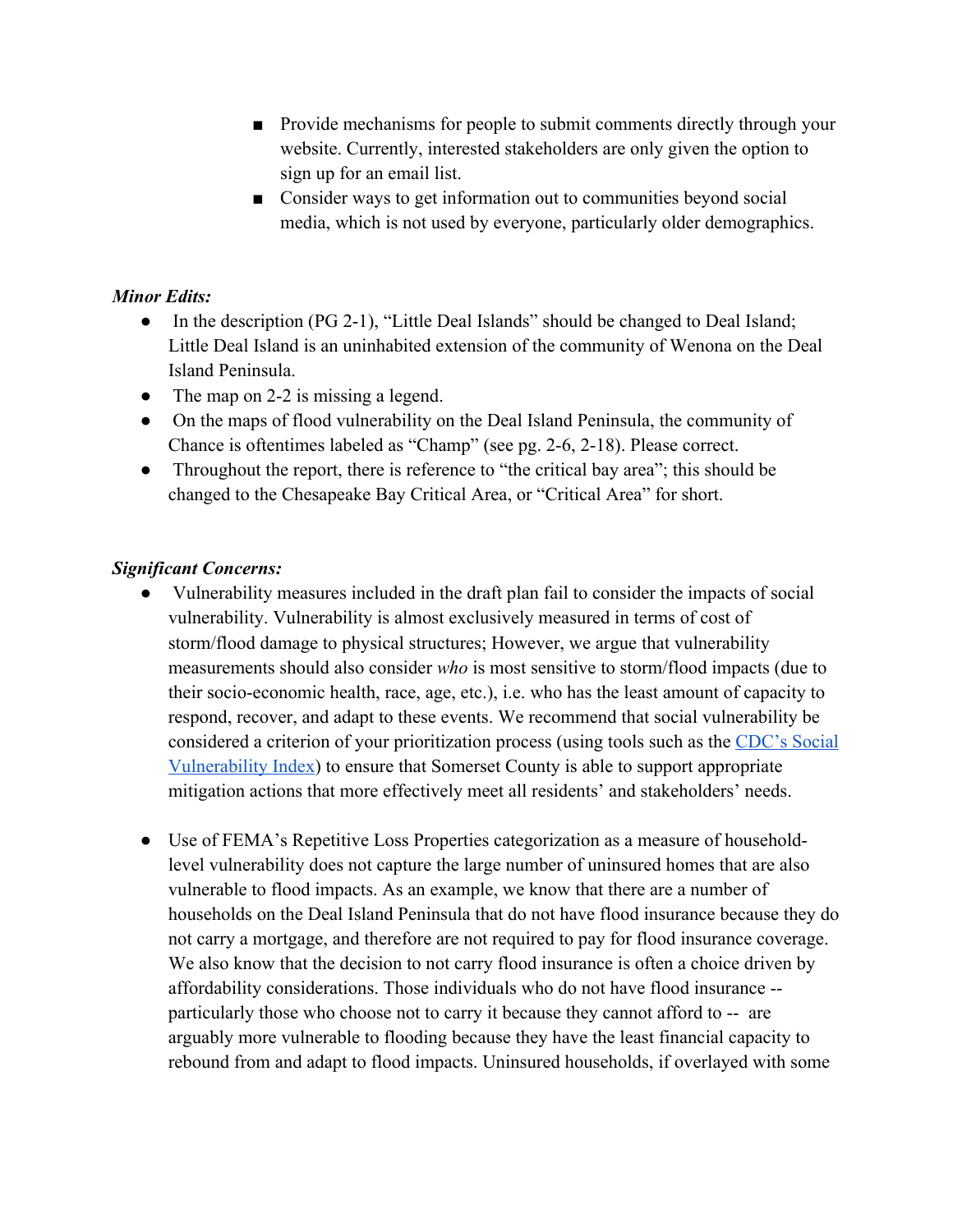of your existing flood vulnerability maps (of physical risk), could be used as a proxy for capturing socially vulnerable households within the County.

• While we appreciate that the draft Plan acknowledges the Deal Island Peninsula Partnership (DIPP), it fails to effectively integrate DIPP's assessments of local flooding vulnerability on the Deal Island Peninsula. We have done extensive and careful work to document local concerns of flooding through an Integrated Coastal Resiliency Assessment (ICRA), a collaborative initiative carried out from 2016-2018 with local residents to 1) identify areas of concern on the Peninsula, 2) assess vulnerabilities of those areas, and 3) develop a prioritization process to identify key issues and develop projects to address those issues. The four areas of concern that ICRA participants identified was: 1) the Deal Island & Wenona Harbors (the commercial centers of the Peninsula), 2) Dames Quarter, 3) the Deal Island Shoreline and Ballard Road and Crowell Road communities, and 4) the Oriole and Champ communities.

Two key issues of concern were identified through the ICRA process: 1) ditch-caused flooding and 2) shoreline erosion, both which are relevant to this Flood Mitigation Plan. Many residents who participated in the ICRA stressed the importance of improving ditch drainage. Higher tides and storm events often cause ditches to overflow onto roadways, which in turn impact residents' ability to access their homes, as well as critical services (e.g. school buses, emergency services). It also has a financial impact due to property damage (e.g. saltwater damage to vehicles, damage to yards, damage to structures on property). Shoreline erosion is of particular concern for a stretch of shoreline on Deal Island, which protects interior sections of Deal Island, including the low-lying, historically Black community on Ballard Road that is located just behind this shoreline and an adjacent marsh complex. The shoreline has become severely eroded to the point that occasionally it is breached during storms or extreme tidal events. Should this shoreline become permanently breached, it has the potential to impact Deal Island Road (MD-363) and cut off access to Wenona. Somerset County and the Maryland Department of Natural Resources are implementing a living shoreline project this year to protect this shoreline, but it remains a concern for locals. Both shoreline erosion and ditch maintenance should be included in the overview of the Deal Island Peninsula's issues of concern.

We would like to note that it was the DIPP ICRA process that led the County to invest in the *Deal Island Open Ditch Drainage System Assessment* (highlighted in the Flood Mitigation Plan (p. 4-48)). We request that the draft plan acknowledge this linkage.

The draft plan outlines 10 proposed projects, which largely limit local participation to education and outreach efforts; however, we would encourage the County to consider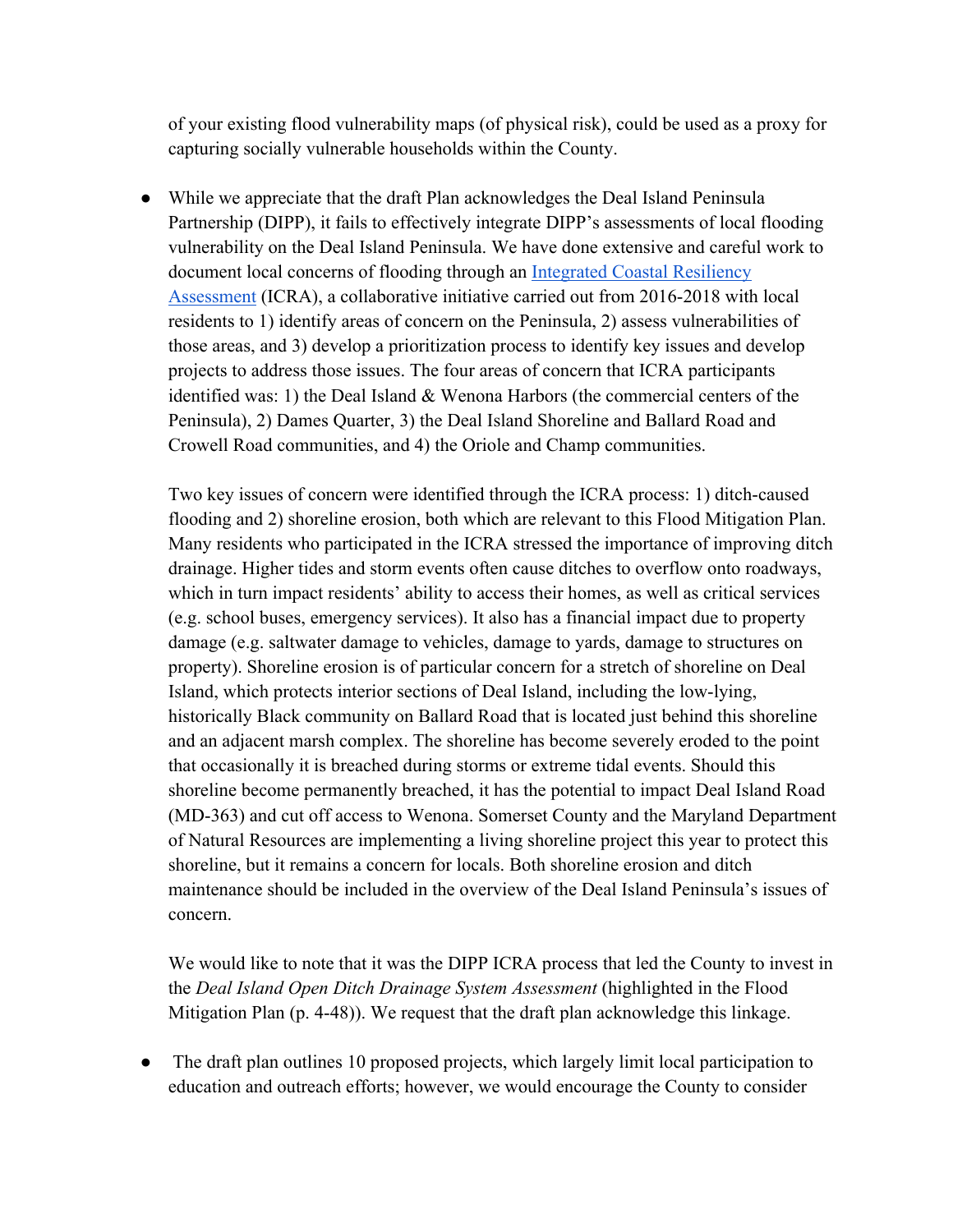other ways to work more *collaboratively* with communities in developing and implementing flood mitigation efforts. Over the last eight years, DIPP has invested in developing collaborative processes to engage a range of stakeholders (local, government, NGO, academia) in discussions related to improving coastal resilience on the Deal Island Peninsula. We have repeatedly found that facilitating more inclusive spaces for a range of voices to be a part of decision-making leads to more productive and effective planning processes. We have responded directly to each of the proposed priority projects below, and offer some suggestions on how to increase community collaboration throughout.

#### *Response to Proposed Priority Projects:*

## **1) Business Continuity Workshop:**

*"Identify and solicit low/no cost partners to create awareness and promote outreach. For example, conduct a business continuity planning workshop to promote disaster resiliency, mitigation, and preparedness to help businesses develop contingency plans to minimize loss during disasters."*

It would be worth hosting multiple workshops in order to tailor this training to different types of businesses and settings around the County (e.g., urban vs. rural, small vs. large, sector types) in order to have a greater impact. Hosting this as one generic workshop/webinar may not be as effective due to the lack of specific guidance that could be provided to, for example, a farmer versus an urban shop owner. We would also encourage the County to consider expanding this training to include workshops for non-profit/civic organizations as well (e.g. churches, social clubs, heritage museums, etc.). While not technically businesses, these organizations often represent the social and cultural hubs of many of the rural communities that are highlighted in this plan. Excluding them would be a major oversight.

These workshops should also be used to provide training to business owners on how to apply for flood mitigation grants in order to help them leverage financial resources to reduce their flood risk.

### **2) Protecting People and Property: Floodplain Awareness Workshop**

*"Create awareness among county residents of the potential hazards associated with floodplain areas and the ways they can protect themselves and their properties from flood events. Provide targeted outreach to residents within high-risk areas identified herein."*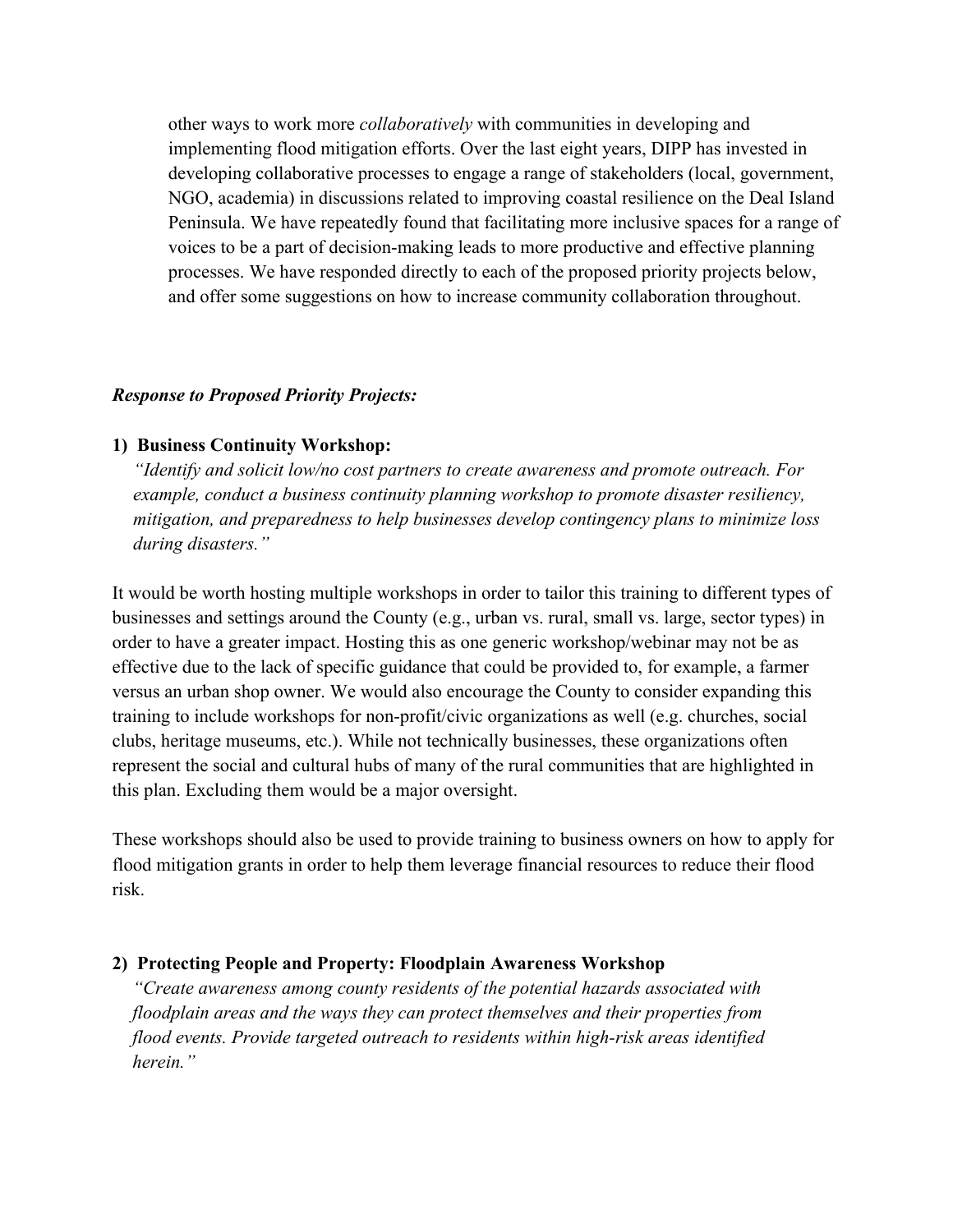It is not clear from the language whether this proposal is to host one workshop or multiple workshops. Again, we recommend that this not be hosted as one workshop, but rather as a series of "on-the-road" and/or online workshops to take this information directly to communities. We suggest hosting these after regular business hours to enable more local residents to participate. We recommend advertising the event through local organizations (churches, Lions Clubs, etc.), especially when outreaching to areas where internet may be unreliable and/or with older populations that may not use social media. Similar to our recommendation for Project 1, these workshops should also be used to provide training to residents on how to apply for flood mitigation grants in order to help them leverage financial resources to reduce their flood risk.

We would also encourage the County to consider opportunities for two-way sharing at these workshops. For example, allow people to share their experiences and concerns with flooding (both cause and impact). In our experience, this can be a mechanism to create more inclusive participation and can help reveal additional mitigation needs that may not have otherwise been considered. As written now, this project puts the onus on residents to mitigate their local flood impacts when oftentimes the cause of local flooding is entirely outside of their control (e.g. drainage issues in ditches owned and managed by the County or State) and their ability to effectively respond and adapt is hindered by external forces (e.g. regulations). If re-oriented, these workshops could provide an opportunity to build partnerships with communities to identify actions that residents AND the County can take to support local flood mitigation needs.

We have noted that the DIPP has been identified as a potential partner. While the DIPP coordination committee would be willing to consider this role, we may need some financial support to do this.

## **3) High Priority Flood-prone Land Acquisitions**

*"Create a prioritized list of properties for land acquisition for flood mitigation and conservation. Emphasis should be placed on potential community projects rather than scattered sites. Consider "blighted" vacant flood prone properties."* 

This proposed project runs a real risk of perpetuating climate injustices through land grabs. This should be of particular concern in targeted areas that are historically Black communities (which often are located on flood-prone marginal lands due to a long history of discriminatory practices). An important question that needs to be considered is how the County should compensate the families who own these properties and who have been forced to abandon them because of deteriorating environmental conditions.

We are particularly concerned with the fact that this project is marked as having a low initial cost. According to the plan's cost and time measurements, the initial cost of this project is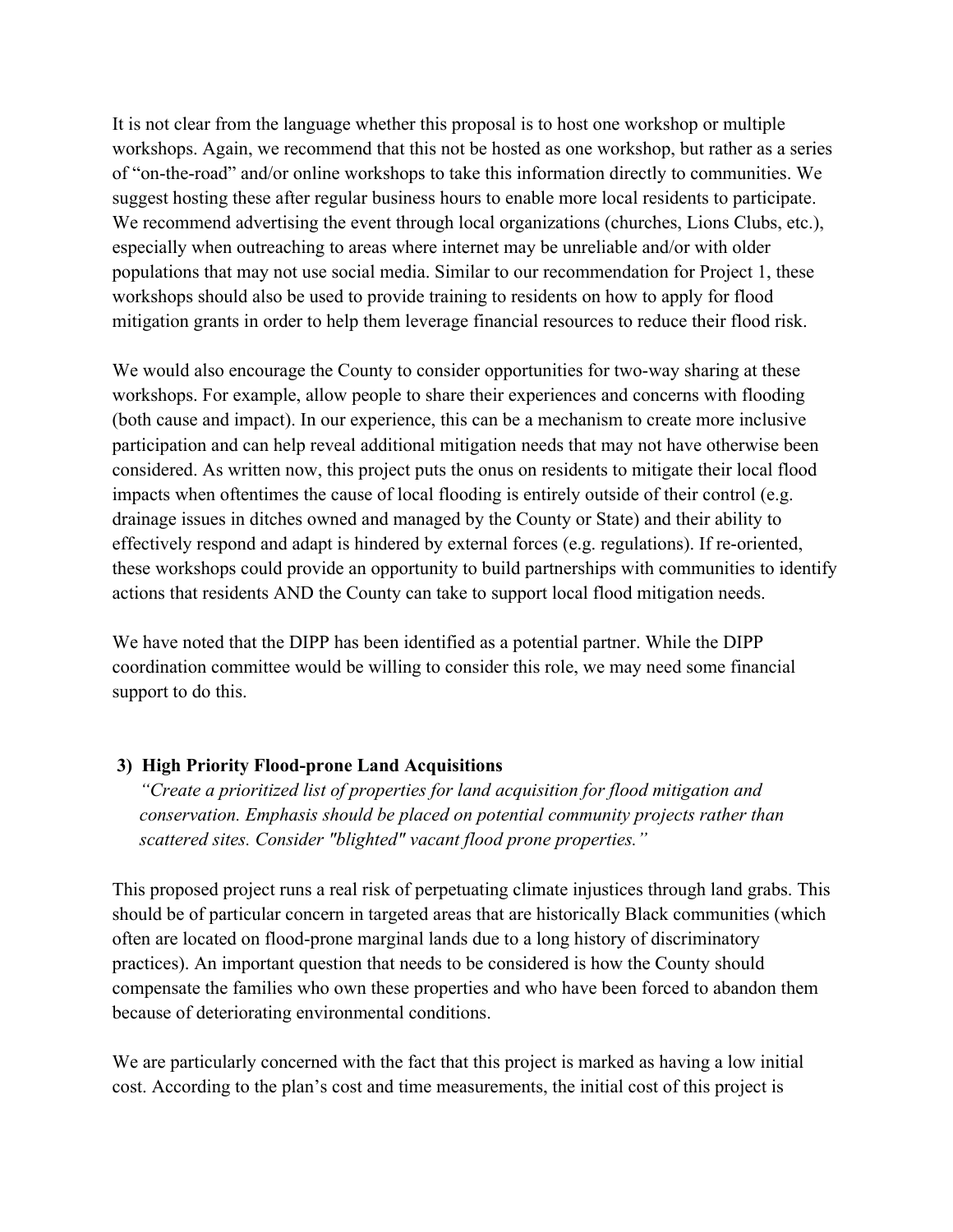considered to be \$0-\$100,000 (p. 4-15), yet the included table and maps highlight 73 acquisition properties valued between \$50,000-\$100,000 (and over \$100,000 in several cases). This suggests that these property owners will receive little to no compensation. Furthermore, it is not clear from this plan whether some of the \$0-\$100,000 cost estimate would need to be reserved for the proposed infrastructure removal, which would further reduce the amount of compensation funding. Much more careful consideration needs to be made about how the County plans to *fairly* compensate the property owners of these blighted sites. We recommend that the County develop a rubric for how targeted properties are identified with input across County partners and programs. We also recommend that the County utilize the housing stock assessment that was completed for Somerset County by the Eastern Shore Regional GIS Cooperative to identify socially vulnerable populations that may be impacted, and potential justice and equity concerns that could arise as a result.

The proposed project also provides no insights into how the County should navigate this process directly with communities, which the plan's authors acknowledge is likely to be contentious. This is a critical oversight. Opposition to land acquisition projects will likely be driven by issues of trust and concerns about injustice. We strongly encourage the County to approach land acquisition collaboratively with the communities, and in a way that is sensitive to local social and cultural histories, and attentive to justice and equity issues. It is important to develop this project in a way that is equitable and fair, and that does not promote climate resilience at the expense of communities that stand to lose the most.

### **4) Protecting Essential Facilities:**

*"Review and prioritize the 8 essential facilities that are located within all three flood hazard scenarios: 1-percent-annual-chance flood event, hurricane storm surge, and sea level rise."* 

[No comments to provide]

#### **5) Flood Insurance Training for Professionals**

*"Provide flood insurance and regulations training to area contractors, real estate agents, and insurance providers."* 

[No comments to provide]

### **6) Website Management and Updates**

*"Add link to MDE's Flood Risk application on the Somerset County's Department of Planning and Zoning homepage."*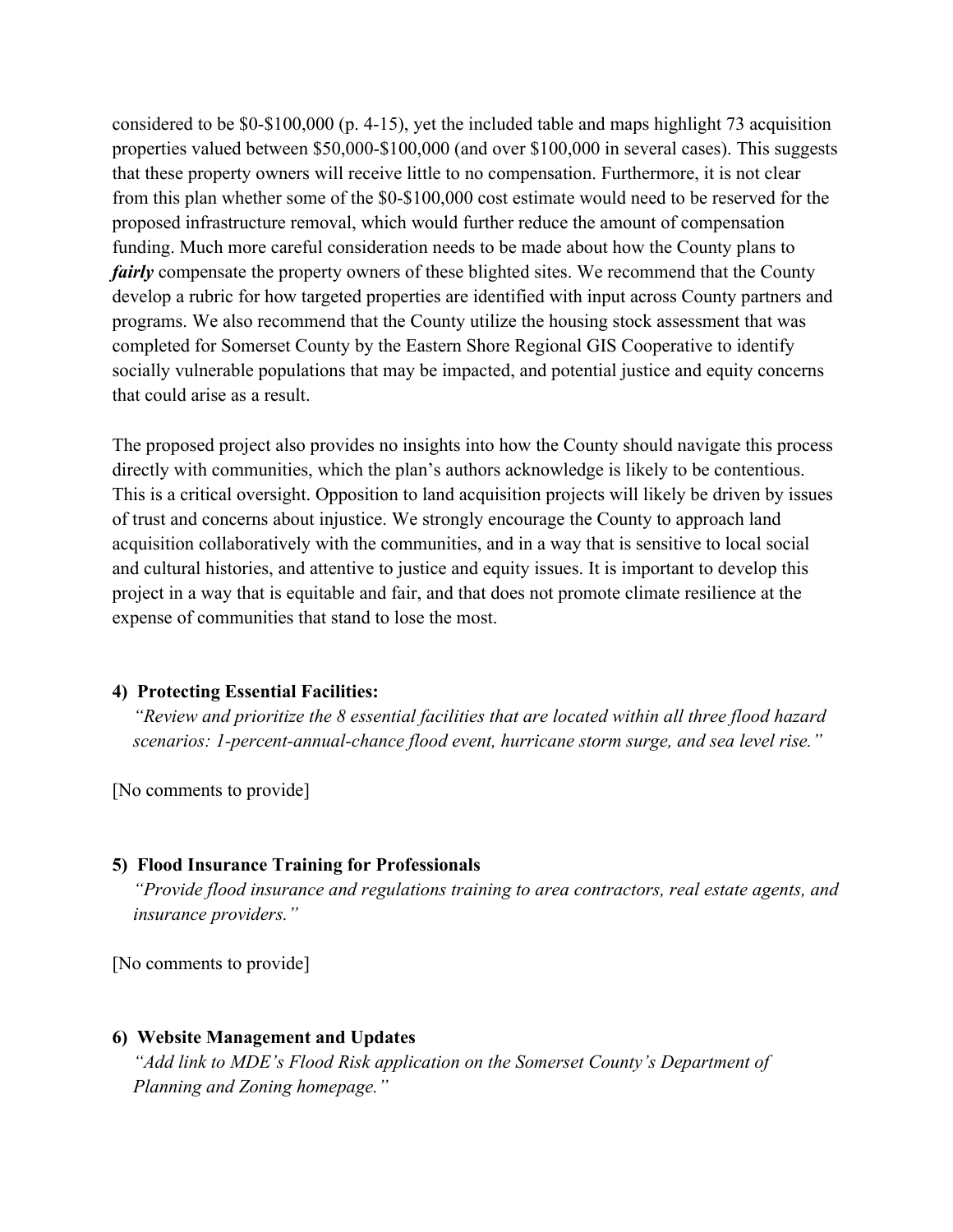This tool should be incorporated into the workshops proposed as part of Projects 1 and 2. The County also needs to consider how to more proactively get this tool into the hands of local residents and business owners. Integrating it into the workshops noted above, or through other collaborative efforts with communities could be a way to make it more accessible and useful for County residents.

## **7) Repetitive Roadways Impacting Essential Facilities' Ingress/Egress**

*"Conduct engineering studies to determine the most effective mitigation measures to ensure the prevention of future flooding to roadways identified in the Somerset County Nuisance Flood Plan. Priority consideration should be given to those roadways that provide accessibility to critical facilities (refer to HMP Map 19-4 and 19-5)."* 

This project does not benefit the Deal Island Peninsula since Deal Island Road does not see repetitive flooding. However, we recommend that the County consider a second-tier list of essential facilities that could be impacted in the near future due to access limitations. As noted elsewhere in the plan, Deal Island Road provides the only access point to essential services on the Deal Island Peninsula. Roadway flooding on Deal Island Road does occasionally occur at St. Stephens. In the near future, this could become a significant issue for ingress/egress.

### **8) Flood Barriers and Other Protective Devices at Tidal Health Location**

*"Mitigate flood issues at Tidal Health and Alice Byrd Tawes Nursing Home by installing flood protection devices, including but not limited to, flood barrier"*

[No comments to provide]

### **9) Promotion of MyCoast.org on Social Media**

*"Promote MyCoast.org app through social media and County's website."* 

We strongly recommend that the County consider expanding their outreach of MyCoast.org beyond social media and the County's website. To effectively promote MyCoast, the County needs to think strategically about how to overcome the barrier of government mistrust, which is likely to be a barrier to local usage. Residents need to be able to understand *how* the County will use the data that they share through the app, and how these uses could *benefit them*. They also need to be able to see potential benefits realized. To do this, we encourage the plan's authors to incorporate additional language that: